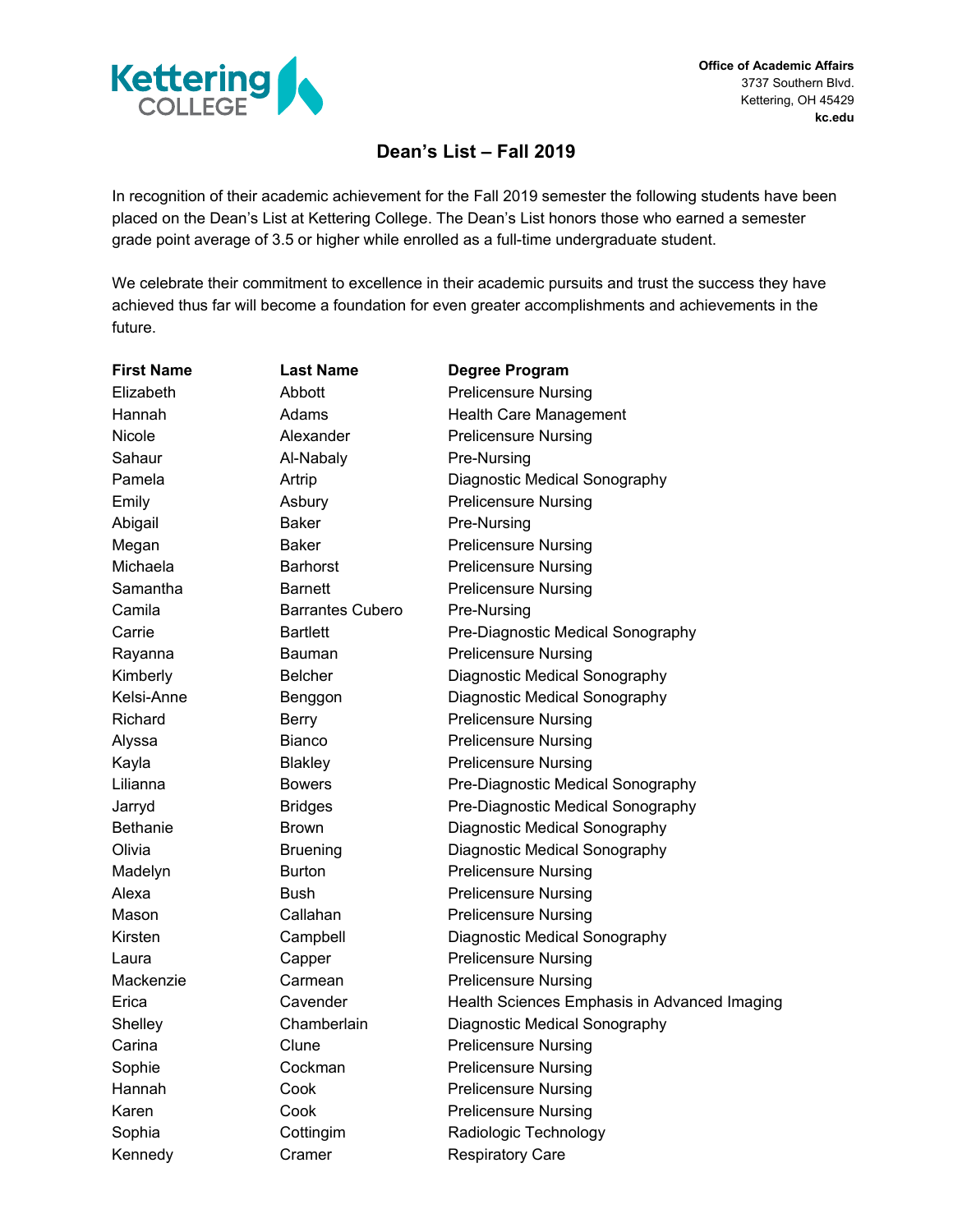

## **First Name Last Name Major or Degree Program**

Rebecca Dale Diagnostic Medical Sonography Michelle **Dalton** Dalton **Prelicensure Nursing** Brooke **Davis** Davis **Prelicensure Nursing** Jessica Demsky Diagnostic Medical Sonography Breana **Dishman** Dishman **Prelicensure Nursing** Dragon Dukes Diagnostic Medical Sonography Erika Edelmann Prelicensure Nursing Kyle Eikenberry Pre-Nursing Whitney **Eisele** Eisele **Diagnostic Medical Sonography** Kristen Ekberg **Experience Prelicensure Nursing** Heather Erwin Erwin Health Care Management Danielle Etter Diagnostic Medical Sonography Kansas Evans Diagnostic Medical Sonography Gregory Falk Radiologic Technology Enomeris Fanwar Prelicensure Nursing Victoria **Faruki** Faruki Respiratory Care Makena **Ferrell** Ferrell **Diagnostic Medical Sonography** Meghan Fitzpatrick Prelicensure Nursing Gretchen Fuhrman Human Biology Cristin Gessman Diagnostic Medical Sonography Kaitlyn Gill Gill Prelicensure Nursing Jack Gillespie Health Care Management Alexis Gilroy Gilroy Diagnostic Medical Sonography Brooke Gomer Pre-Nursing Sydney Goodman Diagnostic Medical Sonography Collin Graham Respiratory Care Samantha **Grissinger** Prelicensure Nursing Danelle Grubbs Human Biology Anastasia Gurschick Prelicensure Nursing Rachel **Halasz** Halasz Diagnostic Medical Sonography Madison Hall Pre-Nursing Jessica Hardwick Radiologic Technology Katherine Harman Radiologic Technology Naomi Harney Diagnostic Medical Sonography Alicia Hazel Hazel RN to BSN completion Shelby **Hedric** Pre-Diagnostic Medical Sonography Taylor Herchenbach Diagnostic Medical Sonography Paig **Hermiller** Diagnostic Medical Sonography Timothy Higgerson Pre-Nursing Emily **Emily** Higgins Pre-Diagnostic Medical Sonography Madison Higham Respiratory Care Sara **Hoar** Hoar Prelicensure Nursing Macey Huelskamp Diagnostic Medical Sonography Elsa Huffman Prelicensure Nursing Chadwick Hulin Prelicensure Nursing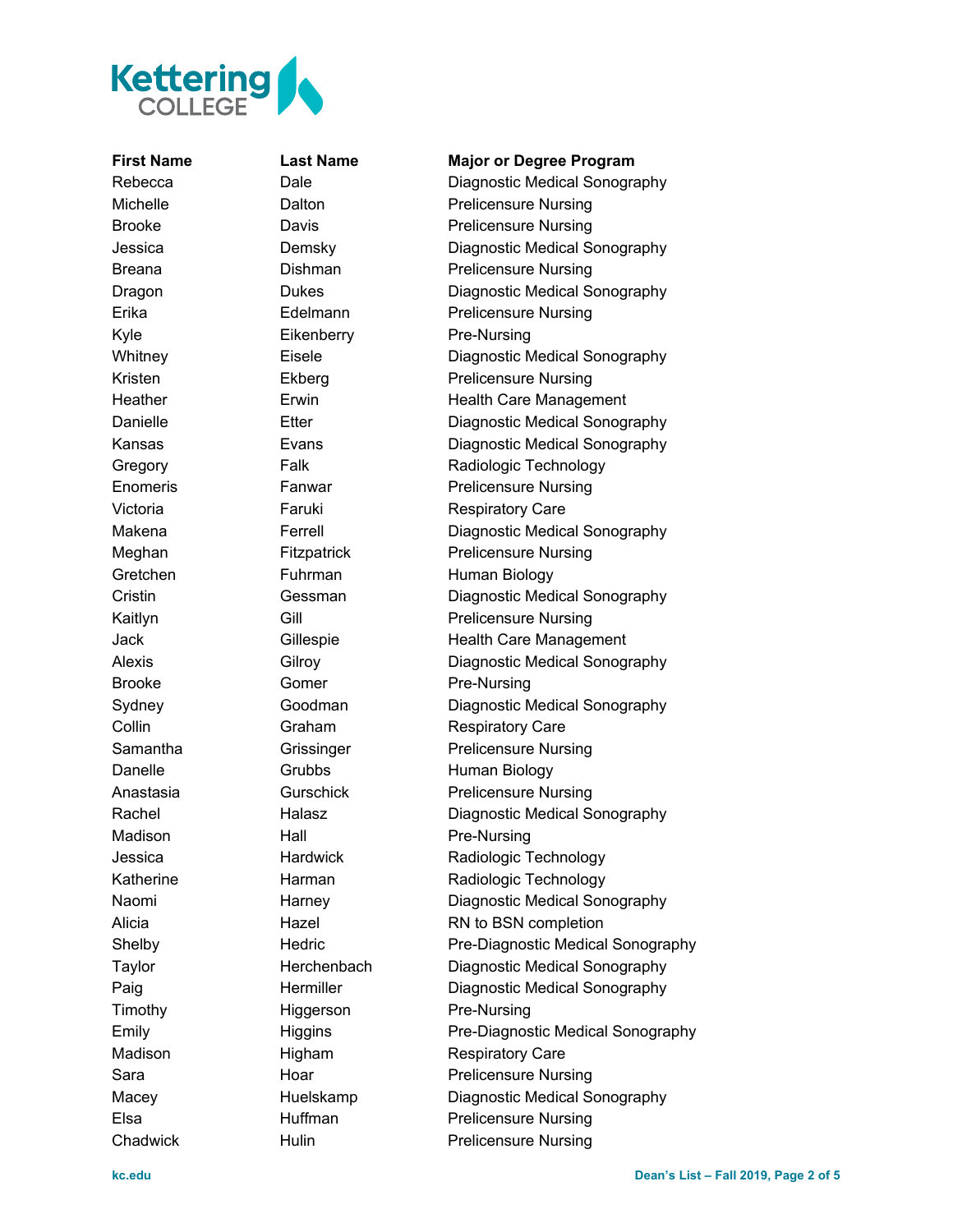

Madison **Purkey Respiratory Care** 

## **First Name Last Name Major or Degree Program** Macy **Hulin** Hulin Prelicensure Nursing Joseph Ionescu Human Biology Espoir **Iranzi Iranzi** Pre-Diagnostic Medical Sonography Matison **Jackson Prelicensure Nursing** Ashlyn Jemison Prelicensure Nursing Woo Rim Ji Ji Human Biology Marissa Jobe **Pre-Nursing** Andrew **Johnson** Prelicensure Nursing Emma Johnson Diagnostic Medical Sonography Kimberly **Junsay** Human Biology Karissa Keeton Diagnostic Medical Sonography Amanda **Kelley Pre-Nursing** Rachel Kessie Prelicensure Nursing Erica Kinsey Chagnostic Medical Sonography Heather Krulatz Pre-Diagnostic Medical Sonography Brittany Lavy Lavy Prelicensure Nursing Doireann Leslie Health Sciences Emphasis in Education Devin Lutz Diagnostic Medical Sonography Amber Malone Pre-Nursing Ashley Malson Malson Prelicensure Nursing Brittany Marshall Diagnostic Medical Sonography Alexis Martell Diagnostic Medical Sonography Jessica Martinez Diagnostic Medical Sonography Taylor **Mastin** Mastin **Prelicensure Nursing** Haylea Mattan Mattan Diagnostic Medical Sonography John McCaskey Human Biology Sheena McCormick Human Biology Kristin McIntire Diagnostic Medical Sonography Jessica Meyer Pre-Diagnostic Medical Sonography Olivia Miles Miles Radiologic Technology Brent Morrison Diagnostic Medical Sonography Michelle Muhlenkamp Diagnostic Medical Sonography Louise Mukeshimana Prelicensure Nursing Erin Mulcahy Prelicensure Nursing George Mwasumbi Human Biology Alyssa Nodland Pre-Radiologic Technology Jenna Norvell Prelicensure Nursing Emily **Park** Park Human Biology Danielle Parker Prelicensure Nursing Jessica Partida Prelicensure Nursing Emma Pauley Health Sciences Emphasis in Advanced Imaging Michelle Pawlak Prelicensure Nursing Emma-Leigh Pope Diagnostic Medical Sonography Jasmine Price Health Sciences Emphasis in Management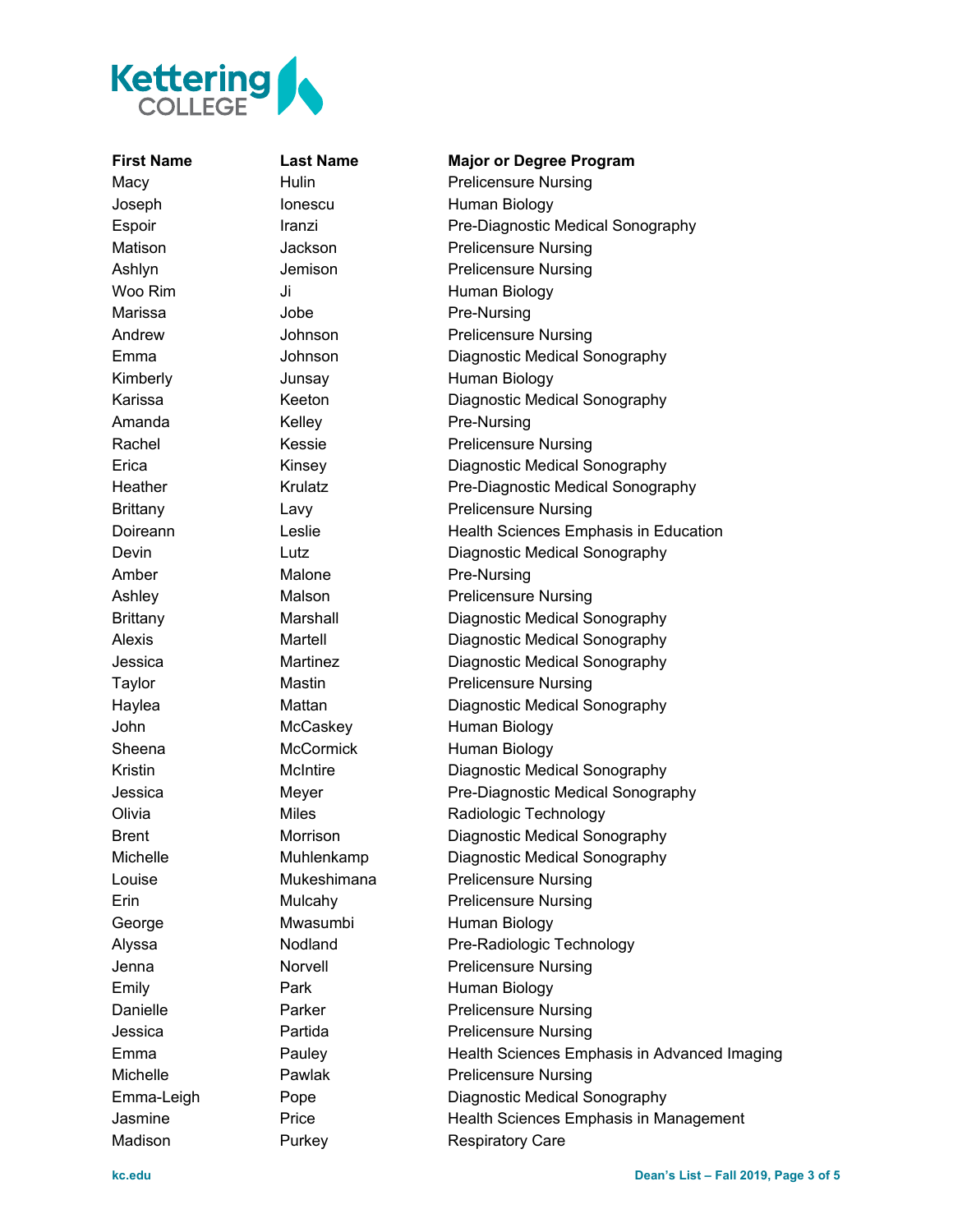

Kiersten Reese Pre-Nursing Kierstin Saunders Pre-Nursing Katherine Scudder Pre-Nursing Ariana Shoemaker Pre-Nursing Samantha Sikora Pre-Nursing Emma Smith Smith Pre-Nursing Brandon Spence Pre-Nursing Claudia **Sukola Pre-Nursing** Alexandria Thomas Pre-Nursing

Molly Malden Pre-Nursing

# **First Name Last Name Major or Degree Program** Steven **Cuick Guick** Health Care Management Julie Quinter Health Sciences Emphasis in Advanced Imaging Meghan Reynolds Prelicensure Nursing Ariel Richardson Radiologic Technology Ryan Rifner Prelicensure Nursing Breanna **Roach** Roach Radiologic Technology Mikaila Roberts Health Care Management Chelsea **Robinson** Radiologic Technology Olivia Robinson Diagnostic Medical Sonography Madelyn Rohrer Prelicensure Nursing Shiloh Rohrig Diagnostic Medical Sonography Hannah Rose Rose Prelicensure Nursing Rachel Rose Radiologic Technology Rachel Ruegsegger Radiologic Technology Alaina Sanders Health Sciences Emphasis in Advanced Imaging Allex Sanders Radiologic Technology Kerianne Schwartz Prelicensure Nursing Chloe Sena Sena Diagnostic Medical Sonography Robyn Shumate Diagnostic Medical Sonography Kaitlyn Singh Diagnostic Medical Sonography Brianna Sizemore Diagnostic Medical Sonography Carmen Small Small Health Sciences Emphasis in Education Shawn Snyder Prelicensure Nursing Shelby Spain Diagnostic Medical Sonography Lauren **Spicer** Spicer Respiratory Care Caitlin Spurlock Prelicensure Nursing Macey Stires Prelicensure Nursing Ashley Stockton Diagnostic Medical Sonography Morgan Stout Stout Prelicensure Nursing Joelle Telloian Prelicensure Nursing Kaylah Thompson Prelicensure Nursing Britnie Thompson Diagnostic Medical Sonography Kaylee Trafzer Diagnostic Medical Sonography Katlyn Tuck Diagnostic Medical Sonography Victoria Volk Health Sciences Emphasis in Advanced Imaging